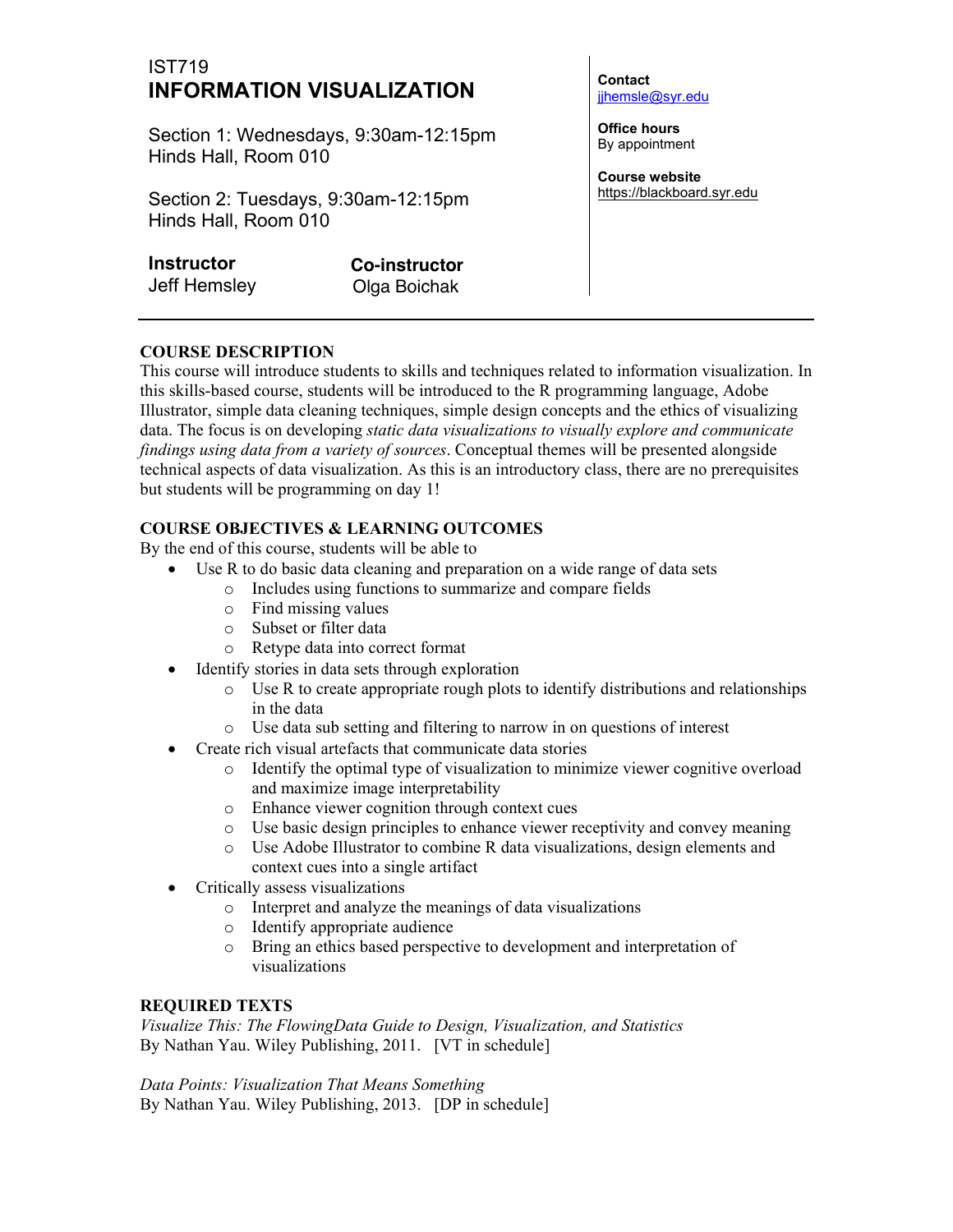#### *An Introduction to Data Science* By Jeff Stanton. Free iTunes download. [DS in schedule]

#### **ADDITIONAL READING**

*Additional readings will be provided as PDFs*

#### **COURSE STRUCTURE**

In order to meet the goals of the class (see above), we will use a combination of lectures to introduce topics and concepts, hands-on-labs to introduce skills, group exercises student presentations to enable peer-to-peer learning, homework assignments to practice skills and gain deeper knowledge of course content. These are detailed below.

#### **ASSIGNMENTS AND GRADING**

| <b>Assignment</b>               | <b>Points</b> |
|---------------------------------|---------------|
| In-Class Lab Work & Lab Quizzes | 40            |
| Home Exercises & Quizzes        | 50            |
| Group reports and feedback      | 15            |
| Advanced topic presentation     | 15            |
| Final project                   | 30            |
| Total                           | 150           |

*Because of the dynamic nature of the labs, the total points possible may be a few points higher or lower.*

IN CLASS LABS: In the real world of data visualization people work both alone and in teams to meet near and far deadlines. In this class we work in a lab setting to learn R and Adobe Illustrator skills and students are encouraged to work together to solve problems. Most labs are between 3 and 6 points. Labs are also dynamic. The nature of what we turn in at the end of the lab will depend on how fast we go and what questions students ask. Because of the nature of this work, I do not allow for makeups of labs.

LAB QUIZZES: These are typically one or two question quizzes that are intended to reinforce something I talked about in the last class. These won't be announced in advance.

HOMEWORK: These will be extensions of what we did in class or assignments out of the book. Homework may be in the form of quizzes on Blackboard, visualizations you create or some of the other assignments listed below. These are usually due by 9:00 AM at the start of the next class. You can turn in assignments late, but there are consequences. First, 1 point will be automatically deducted. Second, late assignments may not be graded till the end of the semester.

Important: you may not receive credit if you do not follow the file naming convention specified on the assignment sheet. You may not receive credit if your file is of the wrong type. Unless otherwise specified, you will always turn in plots as .pdf files and R scripts as .R files.

ATTENDANCE AND PARTICIPATION: I do not directly grade on attendance or participation. Labs and lab quizzes serve the function of taking attendance. Labs and Lab Quizzes will not be announced in advance, and, as noted above, cannot made up and cannot be late.

ADVANCED TOPIC PRESENTATIONS: There are many other options available for creating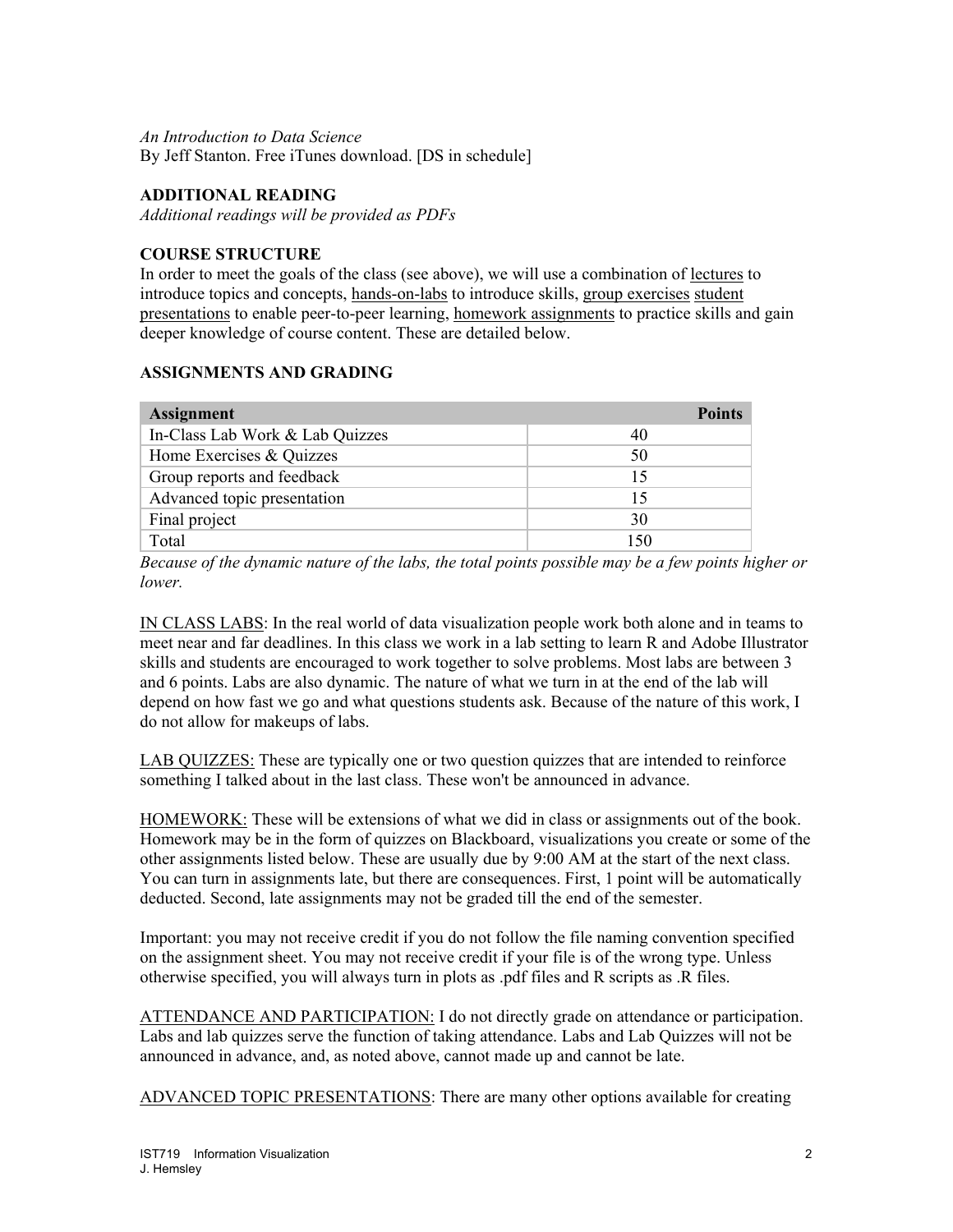visualizations. Examples of other visualization environments include (but are not limited to) D3, Processing, Tableau, GapMinder, and Sense.Us. In order to give you a taste of these other options, each of you will be selecting and presenting an "advanced topic" to the class, highlighting a product or application of your choosing.

FINAL PROJECT: The final project, including poster session, is worth 30% of your final grade. You will begin working on your final project on the first day of class, with key deliverables being due throughout the semester. These assignments will be graded separately from your final deliverable and will involve:

- 1. Picking and preparing a dataset with R
- 2. Defining an audience and requirements for your visualizations
- 3. Experimenting with different visual encoding and graphic design choices
- 4. Executing your visualization
- 5. Presenting your final product

Throughout the semester, use class discussions and exercises to explore topics or questions that you find compelling. Details about requirements for each stage of the final project will be provided at least one week before due dates.

POSTER SESSION: *You must go to the poster session at the end of the semester*, with your poster, in order to get credit for your poster. The exact time and date of the poster session will announced within the first few classes. Note the requirements for posters change each semester. Past examples on Blackboard are provided for your reference. All posters must state the tool used to create the plot. Any plot made on Tableau or Excel will not get full credit. Sketches do not have to be generated in R.

#### **Grade Scale**

| A | $96\% - 100\%$ |  |
|---|----------------|--|
|   |                |  |

- A-  $93\%$  95.9%  $B_+$  90% - 92.9% B 87% - 89.9%
- B- 84% 86.9%
- $C+ 81\% 83.9\%$
- 
- C  $78\% 80.9\%$ <br>C-  $75\% 77.9\%$ C- 75% - 77.9%

#### **TENTATIVE SCHEDULE**

This schedule is intended to give you an idea of how the course will proceed, but may change depending on learning opportunities and class speed.

| Week | <b>Theme; Learning Outcomes; Assignments</b>                                                                                                                                                                                                                                                                                               |
|------|--------------------------------------------------------------------------------------------------------------------------------------------------------------------------------------------------------------------------------------------------------------------------------------------------------------------------------------------|
|      | What is data visualization? What is R?                                                                                                                                                                                                                                                                                                     |
|      | Learning Outcomes<br>Students will be able to:<br>Differentiate between Information Visualization and other prominent forms<br>$\bullet$<br>of visualization<br>Describe the two main purposes of Information Visualization: exploration<br>$\bullet$<br>and communication<br>Describe the seven basic steps of visualization<br>$\bullet$ |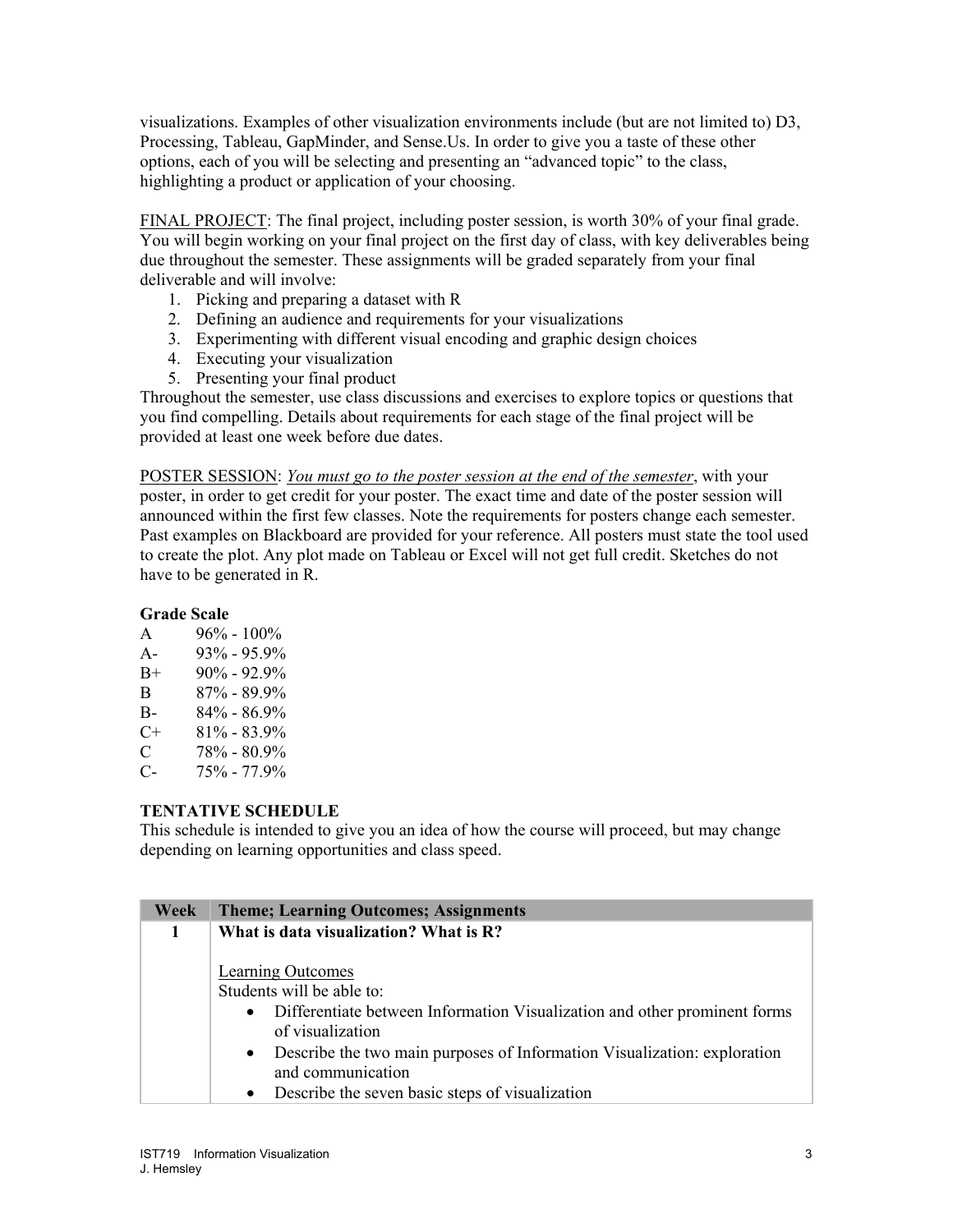|                | Describe the purpose of the 4 windows of RStudio<br>٠                                                                    |
|----------------|--------------------------------------------------------------------------------------------------------------------------|
|                | Create variables in R<br>$\bullet$<br>Create simple single variable plots in R, such as pie and bar charts,<br>$\bullet$ |
|                | histograms                                                                                                               |
|                | Use R's help system to lookup the available parameters for plotting<br>$\bullet$                                         |
|                | functions                                                                                                                |
|                | Lab 1: R and Basic plots                                                                                                 |
|                | Reading:                                                                                                                 |
|                | • VT: Chapters 1 and 2                                                                                                   |
|                | DS: Chapters 1 and 2<br>$\bullet$                                                                                        |
|                | Ben Fry, Visualizing Data<br>$Quiz 1$ : covers readings and lecture                                                      |
|                |                                                                                                                          |
| $\overline{2}$ | Data and R                                                                                                               |
|                | <b>Learning Outcomes</b>                                                                                                 |
|                | Students will be able to:                                                                                                |
|                | List sources of freely available data<br>٠                                                                               |
|                | Describe the process of data exploration<br>$\bullet$                                                                    |
|                | Discuss the role of context markers in visualization<br>$\bullet$                                                        |
|                | Differentiate between common data types<br>$\bullet$                                                                     |
|                | Open data files<br>$\bullet$                                                                                             |
|                | Use R functions to explore and clean data<br>$\bullet$                                                                   |
|                | Use R to retype, subset and filter data<br>$\bullet$                                                                     |
|                | Create rough data exploration plots<br>$\bullet$                                                                         |
|                | Lab 2: Exploring Data in R                                                                                               |
|                | Reading:                                                                                                                 |
|                | DP: Chapter 1<br>$\bullet$                                                                                               |
|                | DS: Chapter 3<br>$\bullet$                                                                                               |
|                | VT: Chapters 3 and 4<br>$\bullet$                                                                                        |
|                | Homework 1: Reproduce Figures in VT Chapter 4                                                                            |
| 3              | Using Data Libraries and visualizing multi-dimensional data                                                              |
|                | Guest Lecture: Paul H. Bern, Ph.D. Research Data Services Librarian                                                      |
|                | <b>Learning Outcomes</b>                                                                                                 |
|                | Students will be able to:                                                                                                |
|                | Find datasets from online data libraries such as Data Planet                                                             |
|                | Describe ways to make comparisons with visualizations<br>$\bullet$                                                       |
|                | Describe ways to identify and show relationships in data<br>$\bullet$                                                    |
|                | Differentiate between single and multi dimension plots<br>$\bullet$                                                      |
|                | Use R make simple multi-dimensional plots<br>$\bullet$                                                                   |
|                | Identify the appropriate plot type for a given set of data<br>$\bullet$                                                  |
|                | Lab 3: Visualizing multi-dimensional data                                                                                |
|                | Assignment: Find a dataset and be prepared to describe / discuss it in class                                             |
|                |                                                                                                                          |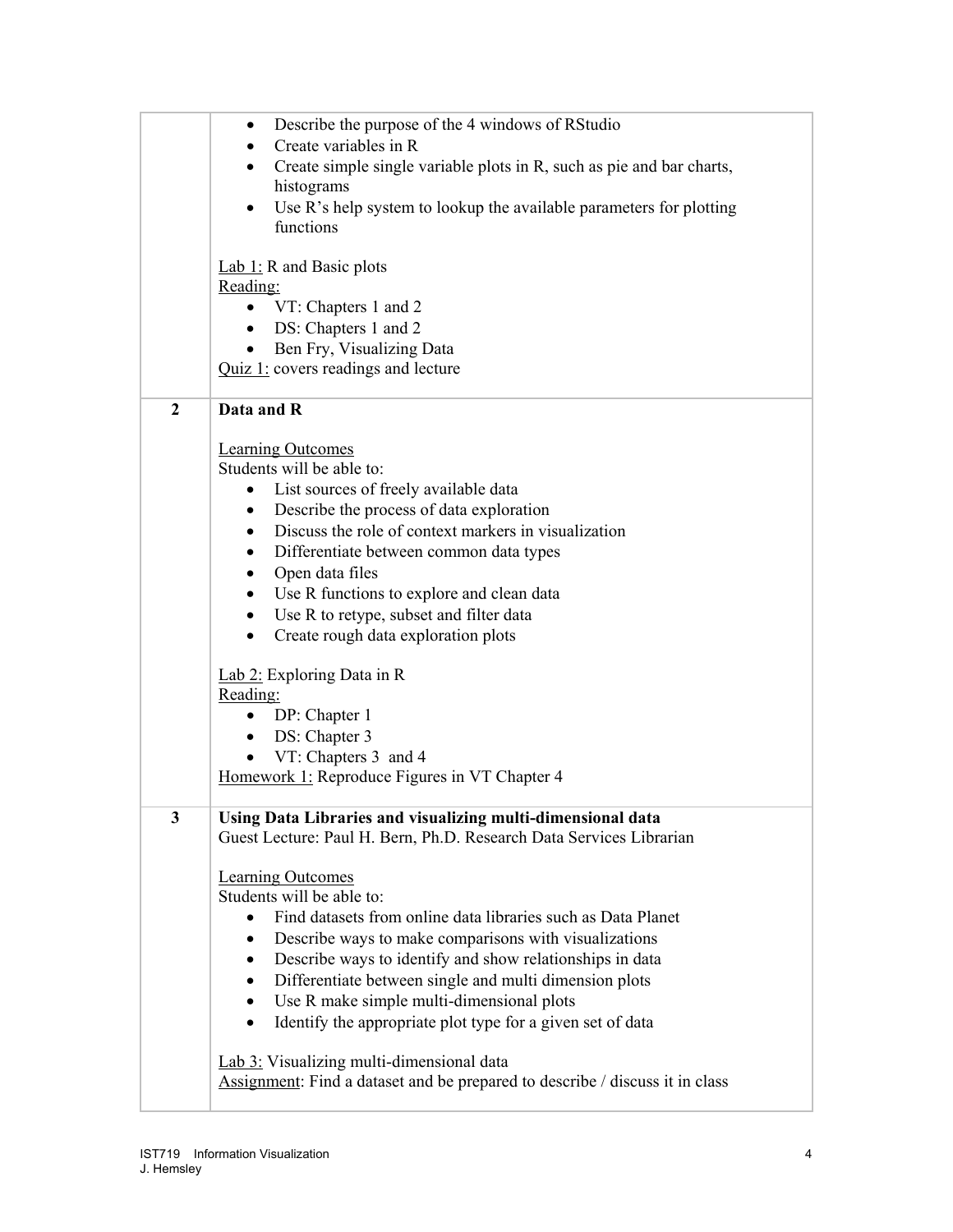| $\overline{\mathbf{4}}$ | Beginning to find and tell the story in the data $\&$ Illustrator Intro                                                                                                                                                                                                                                                                                                                                                                                                                                                                                                                                                                                             |
|-------------------------|---------------------------------------------------------------------------------------------------------------------------------------------------------------------------------------------------------------------------------------------------------------------------------------------------------------------------------------------------------------------------------------------------------------------------------------------------------------------------------------------------------------------------------------------------------------------------------------------------------------------------------------------------------------------|
|                         | <b>Learning Outcomes</b><br>Students will be able to:<br>Describe a dataset<br>$\bullet$<br>Identify questions that might be answered with the data<br>$\bullet$<br>Identify elements of a visual artifact that make it compelling<br>$\bullet$<br>Interpret the meaning(s) of a data visualization<br>$\bullet$<br>Use Illustrator to modify R plots<br>٠<br>Add context elements to a data visualization<br>Use Illustrator to modify plot colors, type face and layout<br>$\bullet$<br>Explain the difference between raster and vector graphics<br>$\bullet$                                                                                                    |
|                         | Lab 4: Illustrator Intro<br>Quiz 2: Optimal visual encoding of data<br>Reading:<br>DP: Chapter $2 & 3$<br>$\bullet$<br>• Few: Chapter 3<br>• $VT: Chapter 4 (Illustrator parts)$<br>Homework 2: Illustrator portions of VT Ch 4 plots                                                                                                                                                                                                                                                                                                                                                                                                                               |
| 5                       | <b>Graphic Design Principles: Color, tools and R color functions</b><br><b>Learning Outcomes</b><br>Students will be able to:<br>Describe the use of contrasting and harmonious color in visualization<br>$\bullet$<br>Describe how hue, saturation and value combine to make a color<br>$\bullet$<br>Use online tools to choose and create color schemes<br>$\bullet$<br>Use R's color setting and transformation functions<br>$\bullet$<br>Use color to provide visual cues in visualizations<br>$\bullet$<br>Lab $5$ : Working with color<br>Reading:<br>DP: Chapter 4<br>$\bullet$<br>Homework 3: Visualize your data: creating a visual report of your dataset |
| 6                       | Graphic Design Principles: Type Face & Layout, R plot area control<br><b>Learning Outcomes</b><br>Students will be able to:<br>Describe how type face and layout work together to create a visual hierarchy<br>Describe how visual hierarchies direct viewers attention<br>$\bullet$<br>Explain how lines, gutters, grids and colors can be used to highlight visual<br>elements<br>Critically assess example posters and discuss useful and detracting design<br>elements                                                                                                                                                                                          |
|                         | Reading:<br>DS: Chapter 5                                                                                                                                                                                                                                                                                                                                                                                                                                                                                                                                                                                                                                           |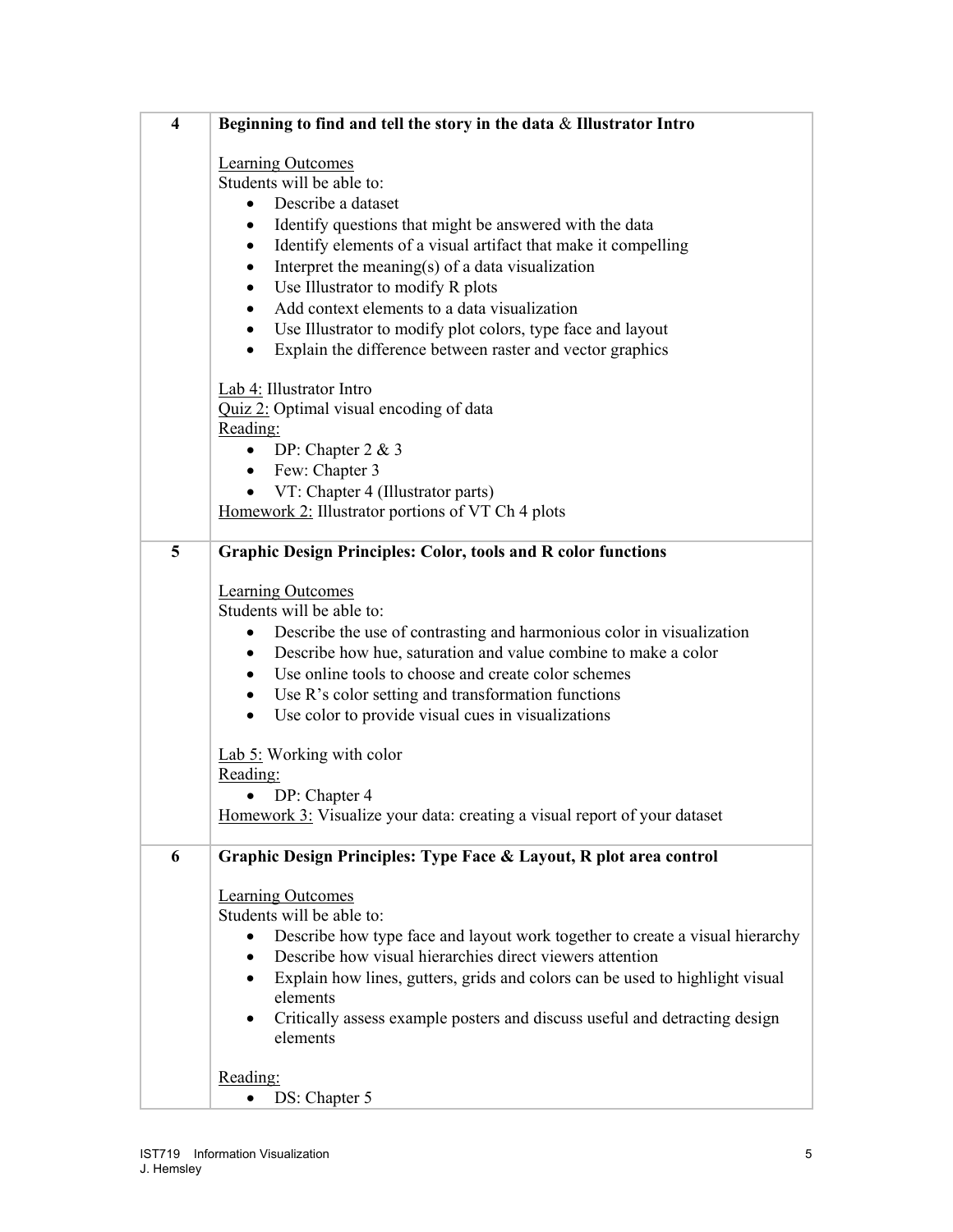|                | VT: Chapters 6                                                                    |
|----------------|-----------------------------------------------------------------------------------|
|                | Few: Chapter 4                                                                    |
|                | Homework 4: Create plots in chapter VT, chapter 6                                 |
|                | Quiz: 3: Design supported comparisons                                             |
| $\overline{7}$ | <b>Advanced Plots &amp; Posters in Illustrator</b>                                |
|                | <b>Learning Outcomes</b>                                                          |
|                | Students will be able to:                                                         |
|                | Prepare geographic based data for plotting                                        |
|                | Create national, regional and world map plots in R<br>$\bullet$                   |
|                | Enhance cognitive apprehension of complex maps though the use of design<br>٠      |
|                | elements                                                                          |
|                | Use Illustrator to merge 2 or more plots and incorporate context text and         |
|                | design elements                                                                   |
|                | Create poster sized, high quality vector graphic ready for printing<br>٠          |
|                | Lab 6: Maps and Posters                                                           |
|                | Reading:                                                                          |
|                | DS: Chapter 7                                                                     |
|                | $\bullet$ VT: Chapters 7                                                          |
|                | Quiz 4: The right plot of the data                                                |
| 8              | R's ggplot package and its graphical language                                     |
|                | <b>Learning Outcomes</b>                                                          |
|                | Students will be able to:                                                         |
|                | Load packages that extend R<br>$\bullet$                                          |
|                | Create plots of 3 or more dimensions using ggplot<br>$\bullet$                    |
|                | Create complex multi-plot layouts<br>$\bullet$                                    |
|                | Explain the concept of a graphical language as implemented by ggplot<br>$\bullet$ |
|                | $Quiz 5$ : Sub-setting data in R and the graphical language of ggplot             |
| 9 & 10         | <b>Advanced Topics Student Presentations &amp; Discussion</b>                     |
|                | Students sign up to present or demo one of the many advanced visualization topics |
|                | not otherwise covered in class. Slides are made available on Blackboard.          |
|                | <b>Learning Outcomes</b>                                                          |
|                | Students will be able to:                                                         |
|                | Describe advanced visualization tools used in the market place                    |
|                | Have knowledge of a range of additional R packages used in data cleaning          |
|                | and visualization not otherwise covered in class.                                 |
|                | Apply design skills learned in class to slide deck creation                       |
|                | <b>Assignment:</b> Work in progress report for final poster project               |
| 11             | <b>Ethics and Project Group Feedback</b>                                          |
|                |                                                                                   |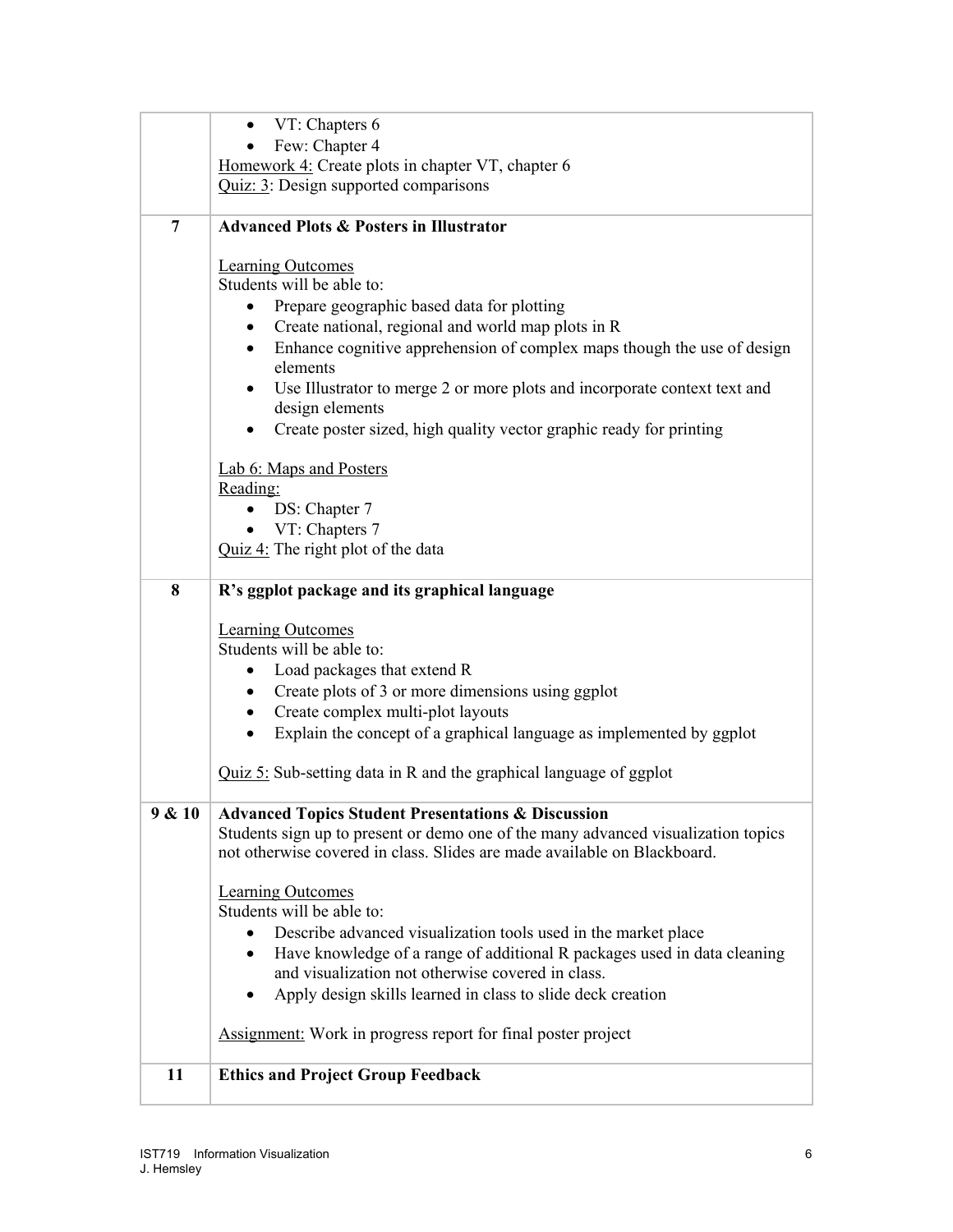|    | <b>Learning Outcomes</b>                                                             |
|----|--------------------------------------------------------------------------------------|
|    | Students will be able to:                                                            |
|    | Critically assess visualizations<br>$\bullet$                                        |
|    | Identify the audience for a visual artifact<br>$\bullet$                             |
|    | Identify visual credibility markers                                                  |
|    | Discuss the ethical concerns around visual artifacts                                 |
|    | Reading:                                                                             |
|    | DS: Chapter 7<br>$\bullet$                                                           |
|    | VT: Chapters 7                                                                       |
|    | Quiz $4$ : The right plot for the data                                               |
|    |                                                                                      |
| 12 | <b>Interactivity In R Plotting: Shiny</b>                                            |
|    |                                                                                      |
|    | <b>Learning Outcomes</b><br>Students will be able to:                                |
|    | Create an online interactive visualization portfolio                                 |
|    |                                                                                      |
|    | Lab 7: RStudio's Shiny extension                                                     |
|    |                                                                                      |
| 13 | Viz-a-thon                                                                           |
|    | Students are given a new dataset and must work together in small groups to explore   |
|    | the data to find the story, then create a mini-poster using R and Illustrator.       |
|    |                                                                                      |
|    | <b>Learning Outcomes</b>                                                             |
|    | Students will be able to:                                                            |
|    | Demonstrate knowledge of the process of creating a visual artifact<br>$\bullet$      |
|    | Work in a group to create a mini-poster from an unknown dataset<br>$\bullet$         |
| 14 | <b>Final project poster session</b>                                                  |
|    | Students present a poster they created themselves at the all-iSchool poster session. |
|    |                                                                                      |

#### **POLICIES**

#### **Office hours**

My office hours are by appointment on *Monday or Wednesday afternoon*. It is your responsibility to meet with me outside of class if you have any questions about grading, evaluation and/or any aspect of your performance.

#### **My Policy on Social Media & Letters of Reference**

I encourage students to link with me on LinkedIn: http://www.linkedin.com/in/jeffhemsley I do *not* accept friend requests from students on Facebook.

I do not write letters of reference for students unless I have worked with them for *at least two semesters*.

# **Future Use of Student Work**

This course may use course participation and documents created by students for educational purposes. In compliance with the Federal Family Educational Rights and Privacy Act, works in all media produced by students as part of their course participation at Syracuse University may be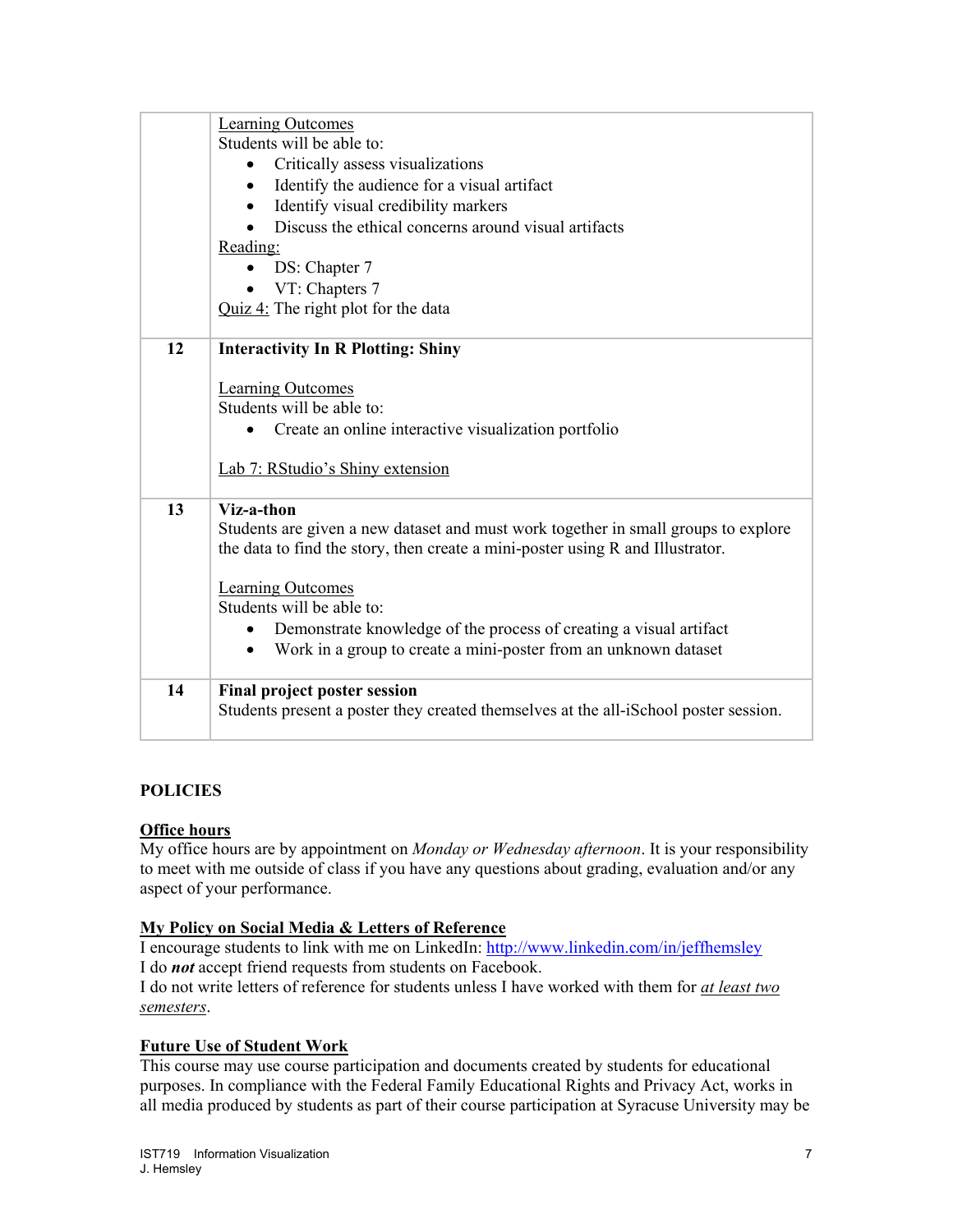used for educational purposes, provided that the course syllabus makes clear that such use may occur. It is understood that registration for and continued enrollment in a course where such use of student works is announced constitutes permission by the student. After such a course has been completed, any further use of student works will meet one of the following conditions: (1) the work will be rendered anonymous through the removal of all personal identification of the work's creator/originator(s); or (2) *the creator/originator(s)' written permission will be secured*. As generally accepted practice, honors theses, graduate theses, graduate research projects, dissertations, or other exit projects submitted in partial fulfillment of degree requirements are placed in the library, University Archives, or academic departments for public reference.

## **Academic Integrity Policy**

Syracuse University's academic integrity policy reflects the high value that we, as a university community, place on honesty in academic work. The pilot policy in effect at the School of Information Studies defines our expectations for academic honesty and holds students accountable for the integrity of all work they submit. Students should understand that it is their responsibility to learn about course-specific expectations, as well as about university-wide academic integrity expectations. The pilot policy governs appropriate citation and use of sources, the integrity of work submitted in exams and assignments, and the veracity of signatures on attendance sheets and other verification of participation in class activities. The pilot policy also prohibits students from submitting the same work in more than one class without receiving written authorization in advance from both instructors. Under the pilot policy, students found in violation are subject to grade sanctions determined by the course instructor and non-grade sanctions determined by the School or College where the course is offered. SU students are required to read an online summary of the university's academic integrity expectations and provide an electronic signature agreeing to abide by them twice a year during pre-term check-in on MySlice. For more information and the pilot policy, see http://academicintegrity.syr.edu .

# **Disability-Related Accommodations**

Syracuse University values diversity and inclusion; we are committed to a climate of mutual respect and full participation. If you believe that you need accommodations for a disability, please contact the Office of Disability Services (ODS), disabilityservices.syr.edu, located at 804 University Avenue, room 309, or call 315.443.4498 for an appointment to discuss your needs and the process for requesting accommodations. ODS is responsible for coordinating disability-related accommodations and will issue "Accommodation Authorization Letters" to students as appropriate. Since accommodations may require early planning and generally are not provided retroactively, please contact ODS as soon as possible. Our goal at the iSchool is to create learning environments that are useable, equitable, inclusive and welcoming. If there are aspects of the instruction or design of this course that result in barriers to your inclusion or accurate assessment or achievement, please meet with me to discuss additional strategies beyond official accommodations that may be helpful to your success.

#### **Diversity and Disability Syllabus Statement:**

Syracuse University values diversity and inclusion; we are committed to a climate of mutual respect and full participation. My goal is to create learning environments that are